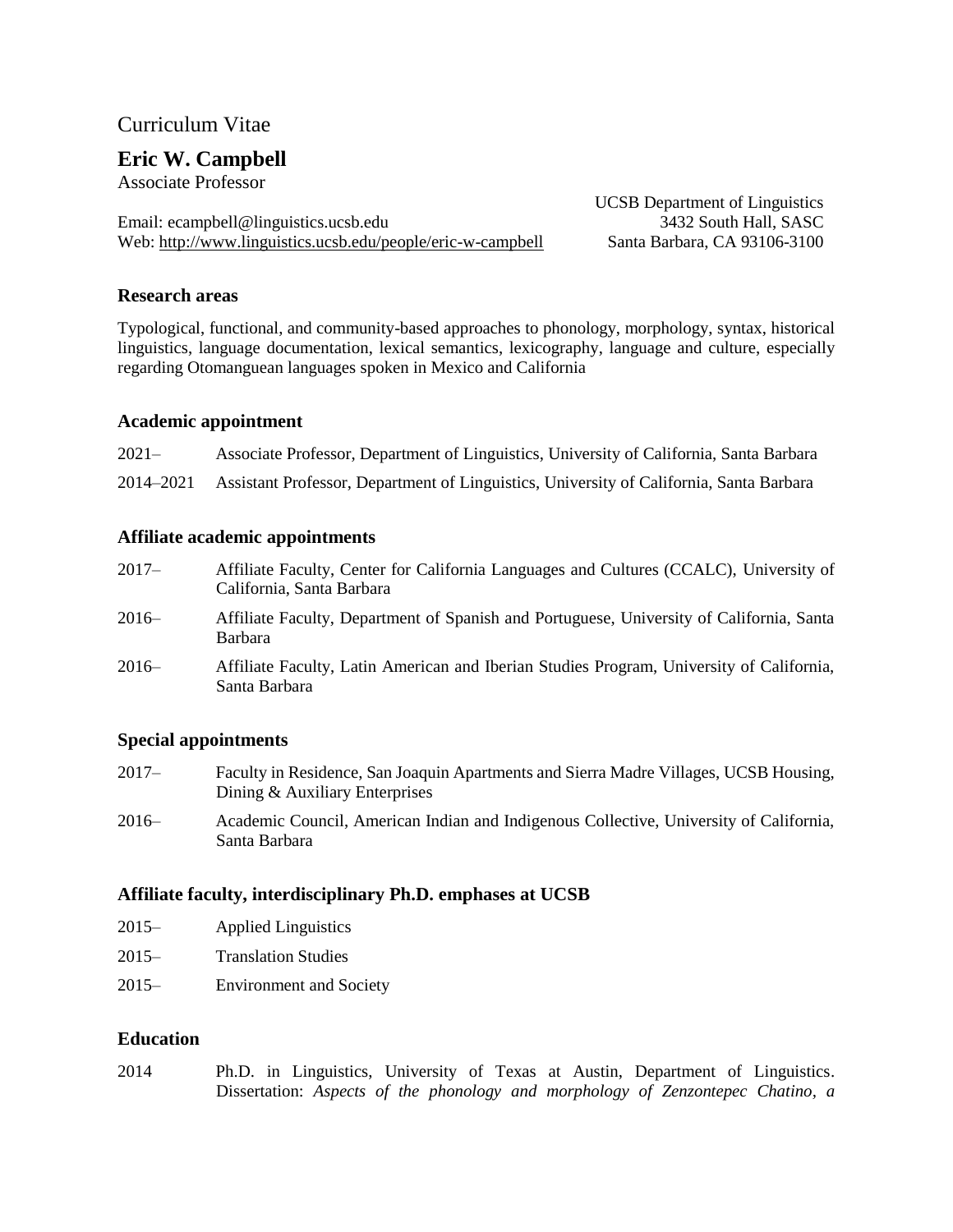|      | Zapotecan language of Oaxaca, Mexico. Committee: Anthony Woodbury (chair), John<br>Beavers, Juliette Blevins, Nora England, Patience Epps, Terrence Kaufman |  |
|------|-------------------------------------------------------------------------------------------------------------------------------------------------------------|--|
| 2010 | ELDP Grantee Training Workshop on Language Documentation, Hans Rausing<br>Endangered Languages Programme, University of London, SOAS                        |  |
| 2009 | M.A. in Linguistics, University of Texas at Austin. Report: Zenzontepec Chatino aspect<br>morphology and Zapotecan verb classes                             |  |
| 2005 | B.A. with double concentration in Linguistics and Spanish Language and Literature,<br>University of Michigan, Ann Arbor                                     |  |

## **Refereed journal articles**

- Submitted John W. Du Bois & Eric W. Campbell. Dialogic syntax and language documentation: description, theory, interaction. Submitted to *Language Documentation & Conservation*.
- Submitted Jesús Olguín Martínez; Eric W. Campbell & Bernard Comrie. Temporally subsequent events in the world's languages.
- 2020 Probing phonological structure in play language: speaking backwards in Zenzontepec Chatino. *Phonological Data & Analysis* 2(1): 1‒21.
- 2019 Layered complexity in Zenzontepec Chatino verbal inflectional classes. *Amerindia* 41: 39‒ 74.
- 2017 Otomanguean historical linguistics: exploring the subgroups. *Language & Linguistics Compass* 11: e12244.
- 2017 Otomanguean historical linguistics: past, present and prospects for the future. *Language & Linguistics Compass* 11: e12240.
- 2013 [The internal diversification and subgrouping](http://www.jstor.org/stable/10.1086/670924) of Chatino. *International Journal of American Linguistics* 79(3): 395–420.
- 2011 Zenzontepec Chatino aspect [morphology and Zapotecan verb classes.](http://www.jstor.org/stable/10.1086/659216) *International Journal of American Linguistics* 77(2): 219–246.
- 2010 Palmer, Alexis; Taesun Moon; Jason Baldridge; Katrin Erk; Eric Campbell; and Telma Can. Computational strategies for [reducing annotation effort in language documentation.](http://journals.linguisticsociety.org/elanguage/lilt/article/view/663/524.html) *Linguistic Issues in Language Technology* 3(4). CSLI Publications.

#### **Refereed publications in edited volumes**

- In press Why is tone change still poorly understood, and how might documentation of less-studied tone languages help? In Patience Epps; Danny Law & Na'ama Pat-El (eds.), *Historical linguistics and endangered languages: exploring diversity in language change* (Routledge Series in Historical Linguistics), 15-40. New York: Routledge.
- In press Eric W. Campbell & George Aaron Broadwell. The Zapotecan languages. In Sören Wichmann (ed.), *Languages and linguistics of Mexico and Northern Central America: a comprehensive guide*. Berlin: De Gruyter Mouton.
- In press Eric W. Campbell & Griselda Reyes Basurto. El Tu'un Savi (mixteco) en California: documentación y activismo lingüístico. In Marcela San Giacomo, Fidel Hernández & Michael Swanton (eds.), *Estudios sobre lenguas mixtecanas*. Mexico City: Seminario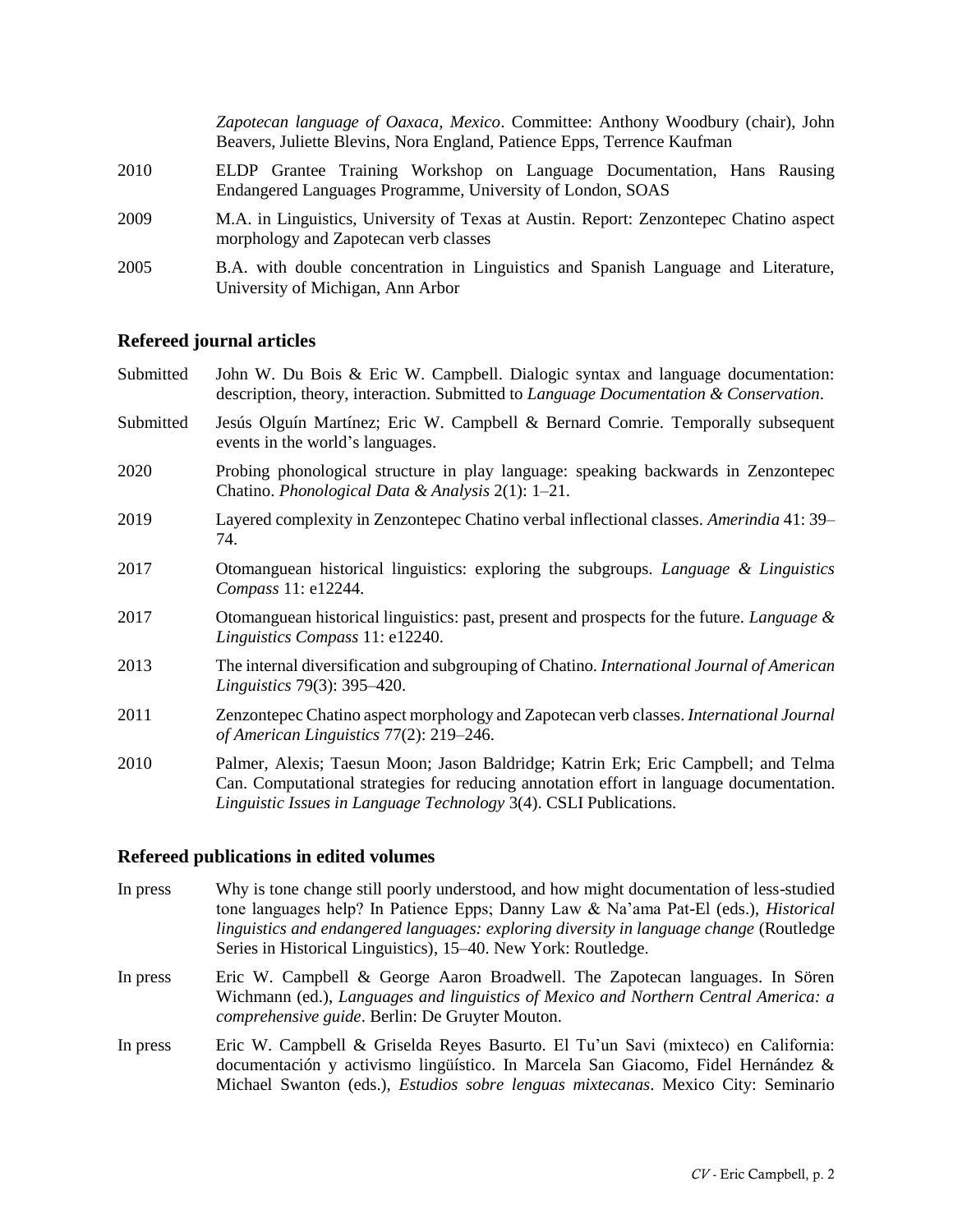|          | Permanente de Lenguas Mixtecanas, Instituto de Investigaciones Antropológicas,<br>Universidad Nacional Autónoma de México.                                                                                                                                                                                                                                                                                    |
|----------|---------------------------------------------------------------------------------------------------------------------------------------------------------------------------------------------------------------------------------------------------------------------------------------------------------------------------------------------------------------------------------------------------------------|
| In press | Information structure and the syntax of Zenzontepec Chatino relative clauses. In Enrique<br>L. Palancar; Roberto Zavala & Claudine Chamoreau (eds.), Relative clauses in<br>Mesoamerican languages. Leiden: Brill.                                                                                                                                                                                            |
| In press | Reflexive constructions in Zenzontepec Chatino. In Katarzyna Janic; Nicoletta Puddu &<br>Martin Haspelmath (eds.), Reflexive constructions. Berlin: Language Science Press, Studies<br>in Diversity Linguistics.                                                                                                                                                                                              |
| 2021     | Campbell, Eric W.; Griselda Reyes Basurto & Carmen Hernández Martínez. Capsule:<br>Language revitalization and academic institutions: refocusing linguistic field methods<br>courses. In Justyna Olko & Julia Sallabank (eds.), Revitalizing endangered languages: A<br>practical guide, 176–177. Cambridge: Cambridge University Press.                                                                      |
| 2021     | Reyes Basurto, Griselda; Carmen Hernández Martínez & Eric W. Campbell. Capsule: What<br>is community? Perspectives from the Mixtec diaspora in California. In Justyna Olko & Julia<br>Sallabank (eds.), Revitalizing endangered languages: A practical guide, 100-102.<br>Cambridge: Cambridge University Press.                                                                                              |
| 2021     | Hernández Martínez, Carmen; Eric W. Campbell & Griselda Reyes Basurto. Capsule:<br>MILPA (Mexican Indigenous Language Promotion and Advocacy): A community-<br>centered linguistic collaboration supporting Indigenous Mexican languages in California.<br>In Justyna Olko & Julia Sallabank (eds.), Revitalizing endangered languages: A practical<br>guide, 216–217. Cambridge: Cambridge University Press. |
| 2021     | On Zapotecan glottal stop, and where (not) to reconstruct it. In Anna M. Babel and Mark<br>A. Sicoli (eds.), Contact, structure, and change: a Festschrift in honor of Sarah G.<br>Thomason, 349–382. Ann Arbor: Michigan Publishing.                                                                                                                                                                         |
| 2018     | Una mirada al desarrollo fonológico del protochatino. In Elsa Cristina Buenrostro Díaz;<br>Lucero Meléndez Guadarrama & Marcela San Giacomo Trinidad (eds.), Lingüística<br>histórica de lenguas indomexicanas: hallazgos y discusiones recientes, 15-37. México:<br>Universidad Nacional Autónoma de México, Instituto de Investigaciones Antropológicas.                                                    |
| 2017     | Commands in Zenzontepec Chatino (Otomanguean). In Alexandra Y. Aikhenvald & R. M.<br>W. Dixon (eds.), Commands: a cross-linguistic typology, 106-126. Oxford: Oxford<br>University Press.                                                                                                                                                                                                                     |
| 2016     | Tone and inflection in Zenzontepec Chatino. In Enrique L. Palancar &, Jean Léo Léonard<br>(eds.), Tone and Inflection: New facts under new perspectives, 141-162. Berlin: De Gruyter<br>Mouton.                                                                                                                                                                                                               |
| 2015     | Valency classes in Zenzontepec Chatino. In Andrej Malchukov & Bernard Comrie, (eds.),<br>Valency Classes in the World's Languages Vol 2: Case studies from Austronesia, the<br>Pacific, the Americas, and theoretical outlook, 1371-1406. Berlin: De Gruyter Mouton.                                                                                                                                          |

## <span id="page-2-0"></span>**Refereed publications in conference proceedings and elsewhere**

- 2013 [Zenzontepec Chatino valency patterns](http://valpal.info/languages/zenzontepec-chatino) database. In Iren Hartmann & Martin Haspelmath & Bradley Taylor (eds.), *Valency Patterns Leipzig*. Leipzig: Max Planck Institute for Evolutionary Anthropology. [http://valpal.info/languages/zenzontepec-chatino.](http://valpal.info/languages/zenzontepec-chatino)
- 2011 [Consonantes sibilantes en el zapoteco de Betaza y la diversificación en Villa Alta.](http://www.worldcat.org/title/fonologia-morfologia-y-tipologia-semantico-sintactica/oclc/777970111) In Ana Lidia Munguía Duarte (ed.), *Fonología, morfología y tipología semántico-sintáctica*, 57–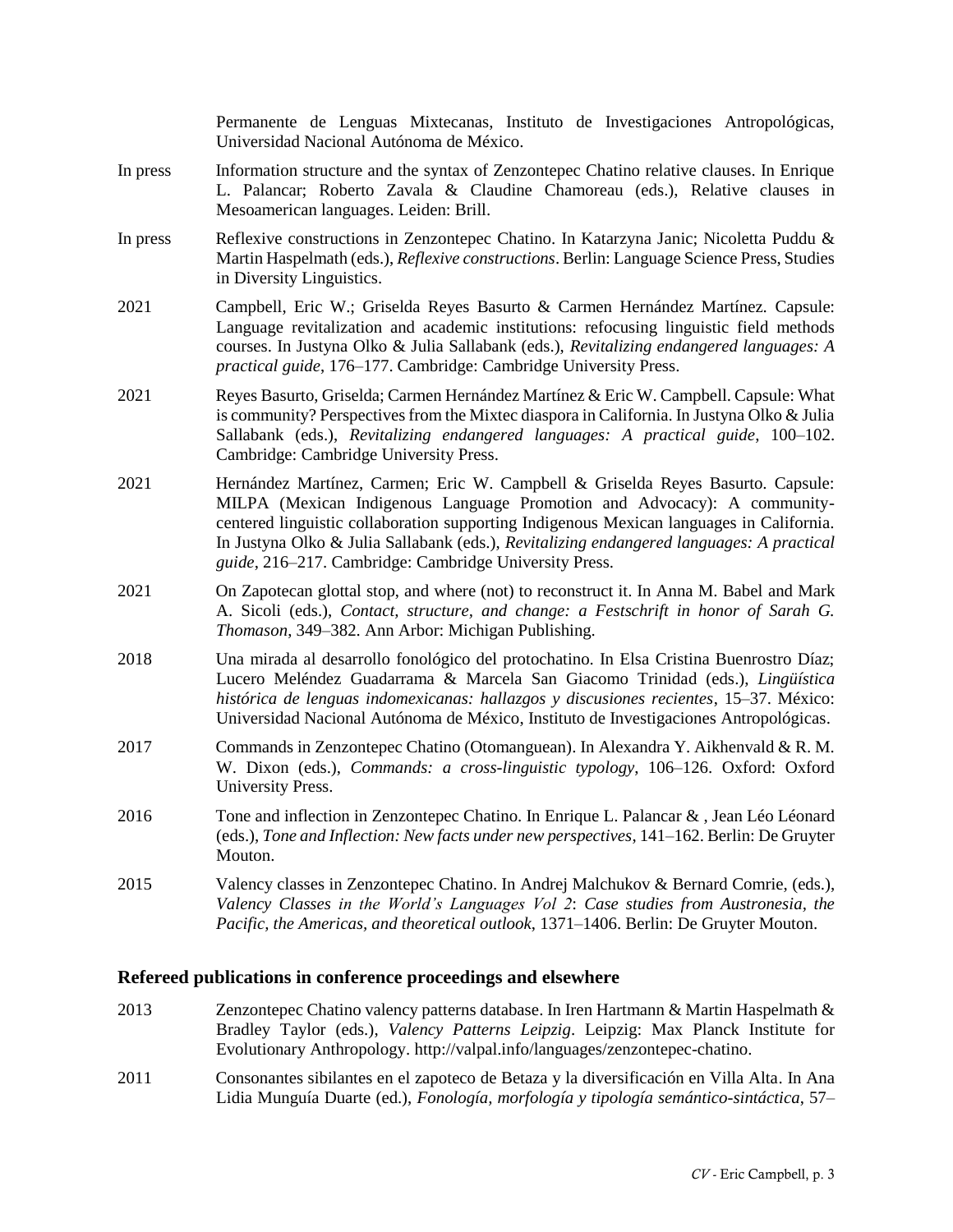72 (Memorias del X Encuentro Internacional de Lingüística en el Noroeste, November 12– 15, 2008). Hermosillo, México: Universidad de Sonora.

### **Non-refereed publications**

| 2018 | La estructura diversa de las construcciones relativas en el chatino de Zenzontepec. In<br>Memorias del VIII Congreso de Idiomas Indígenas de Latinoamérica, 26–28 de octubre de<br>2017, Universidad de Texas en Austin.                                                           |
|------|------------------------------------------------------------------------------------------------------------------------------------------------------------------------------------------------------------------------------------------------------------------------------------|
| 2015 | Feist, Timothy, Enrique L. Palancar & Eric Campbell. Oto-Manguean Inflectional Class<br>Database: Zenzontepec Chatino. Surrey: University of Surrey. http://www.oto-<br>manguean.surrey.ac.uk/Search/CZN                                                                           |
| 2013 | Documentation of Zenzontepec Chatino language and culture. Language documentation<br>archival deposit. The Endangered Languages Archive. SOAS, London. 166 audio<br>118<br>transcription<br>files,<br>photographs.<br>recordings,<br>https://elar.soas.ac.uk/Collection/MPI142111. |
| 2010 | Campbell, Eric and Emiliana Cruz. El sistema numérico del proto-chatino. In Proceedings<br>of the Conference on Indigenous Languages of Latin America–IV, Austin, Texas.                                                                                                           |

## **Community language, linguistics and pedagogical materials**

- To appear Language editor, *Kuentu\_ji'i kuichí ló'o\_ni' lyáa* (The story of the lion and the possum.) Mexico: INALI & Biblioteca de Investigación Juan de Córdova.
- 2013 Language editor,*'ne tsä́'ä ló'o kusä'ä shitsää. Tsá'jnyä́*[. Leo y escribo mi lengua. Chatino](http://www.cursosinea.conevyt.org.mx/index.php?option=com_k2&view=itemlist&layout=tag&tag=MIB%20educando&task=tag&Itemid=159)  [Zenzontepec.](http://www.cursosinea.conevyt.org.mx/index.php?option=com_k2&view=itemlist&layout=tag&tag=MIB%20educando&task=tag&Itemid=159) Libro de Lecturas. México D.F.: Instituto Nacional para la Educación de los Adultos, INEA.

## <span id="page-3-0"></span>**Invited conference talks and colloquia**

| 2020 | Advances and challenges in comparative Mixtec tonology. Eightteenth Spring Workshop<br>on Theory and Method in Linguistic Reconstruction. University of California, Berkeley,<br>March 13–15. (Conference postponed until spring 2021, due to COVID-19)        |
|------|----------------------------------------------------------------------------------------------------------------------------------------------------------------------------------------------------------------------------------------------------------------|
| 2020 | Referential coherence and communicative strategies in Zenzontepec Chatino. <i>Linguistics</i><br>Department Colloquium, University of Oregon, February 7.                                                                                                      |
| 2020 | On Zapotecan glottal stop, and where (not) to reconstruct it. Invited talk in special session<br>Contact, Structure, Change: A Symposium in Honor of Sarah G. Thomason. Linguistic<br>Society of America, annual meeting. New Orleans, Louisiana, January 2–5. |
| 2019 | Comparative tonology: some insights and challenges from Chatino and Mixtec languages.<br>UCLA American Indian and Indigenous Seminar, Los Angeles, April 23.                                                                                                   |
| 2019 | What can Pig Latin and other play languages tell us about the structure of language? Invited<br>lecture in the Warren Family Lectures in Language and Linguistics series. California State<br>University, Bakersfield, March 14.                               |
| 2018 | Expanding the reconstruction of proto-Chatino. Invited talk at the Seventeenth Spring<br>Workshop on Theory and Method in Linguistic Reconstruction. University of Michigan,<br>Ann Arbor, MI, March 23-25.                                                    |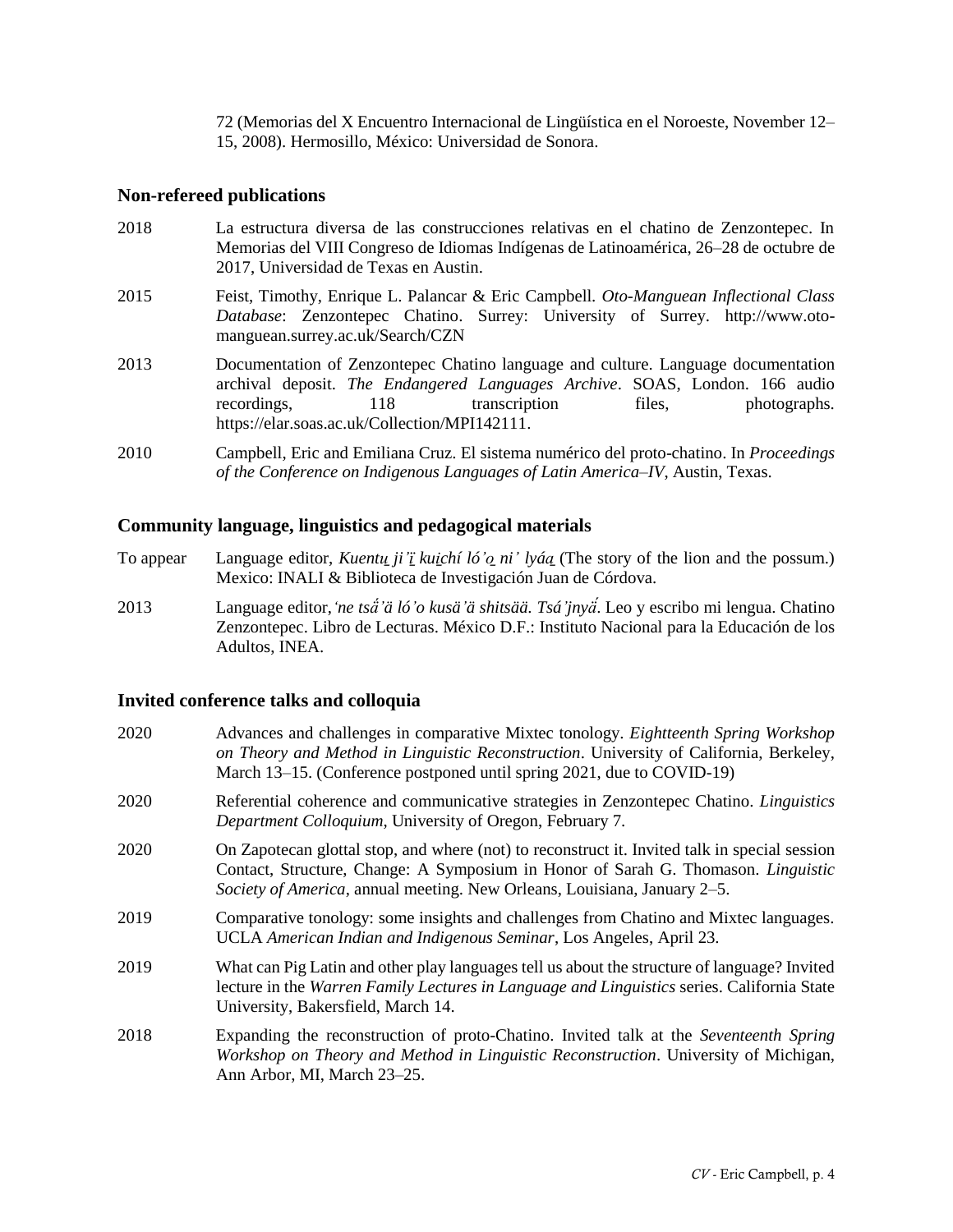2017 Discourse-based syntactic nuance in Zenzontepec Chatino relative clauses. Invited talk at the *Seminario de Complejidad Sintáctica 2017*. Universidad de Sonora, Hermosillo, Mexico, November 16–17. 2017 Do tones change faster than segments?: perspectives from recent documentation of the Chatino languages (Zapotecan, Mexico). Invited talk at the *23rd International Conference on Historical Linguistics*. San Antonio, TX, July 31–August 4. 2017 Information structure and reference tracking in Zenzontepec Chatino discourse. Invited talk at the *Symposium on Oaxacan Linguistics*. University of California, Santa Cruz, June 12. 2017 Mesoamerican witchcraft: perspectives on language and culture from a corpus of Chatino language oral literature and history. Invited keynote address at *XVII Lusophone and Hispanic Graduate Conference. Contact and division: cultural and linguistic studies on isolation and marginalized expressions*. University of California, Santa Barbara, February 16–17. 2017 The importance of documentation for historical linguistics: A case study on Chatino (Otomanguean). Invited talk at special session at *Society for the Study of the Indigenous Languages of the Americas* (SSILA), winter meeting. Austin, TX, January 5–8. 2016 Laryngealization: some descriptive, typological, and pedagogical perspectives. *Linguistics Department Colloquium*, University of California, San Diego, Nov 18. 2016 La tipología y la descripción de lenguas tonales: un estudio del chatino de Zenzontepec. Invited plenary talk. *II Workshop on the Sound Systems of Mexico and Central America*. Instituto de Investigsciones Filológica (IIF) and Instituto de Investigaciones Antropológicas (IIA), Universidad Nacional Autónoma de México (UNAM), Mexico City, March 30–April 1. 2016 La lingüística histórica de lenguas zapotecanas. Seminario de Lingüística Histórica, El Colegio de México, Mexico City, March 29. 2015 What's nu?: Relative prolixity in Zenzontepec Chatino (Otomanguean). *Typologie aréale et stratégies de relativisation*. Institut National des Langues et Civilisations Orientales (INALCO), Pôle des langues et civilisations Paris, France, Dec 10–11. 2015 Grammar, culture and information structure in texts. SeDyL, CNRS, Villejuif, France. Dec 9. 2015 A typologically uncommon register tone system: unspecified low tone in Zenzontepec Chatino. SeDyL, CNRS, Villejuif, France. Dec 8. 2015 Commands in Zenzontepec Chatino (Otomanguean). *Commands: the Twelfth International Workshop* organised by Alexandra Y. Aikhenvald and R. M. W. Dixon. Language and Culture Resource Center, Cairns Institute, James Cook University. Cairns, Australia, Sep 28–Oct 3. 2014 Campbell, Eric, George Aaron Broadwell & Anthony C. Woodbury. The Zapotecan languages. *Workshop, State of the Art of Mesoamerican Linguistics*. Max Planck Institute for Evolutionary Anthropology. Leipzig, Germany, Dec 6–7. 2014 On Zapotecan glottal stop, and where to reconstruct it. *Fifteenth Spring Workshop on Theory and Method in Linguistic Reconstruction*. University of Michigan, Ann Arbor, Mar 14–16.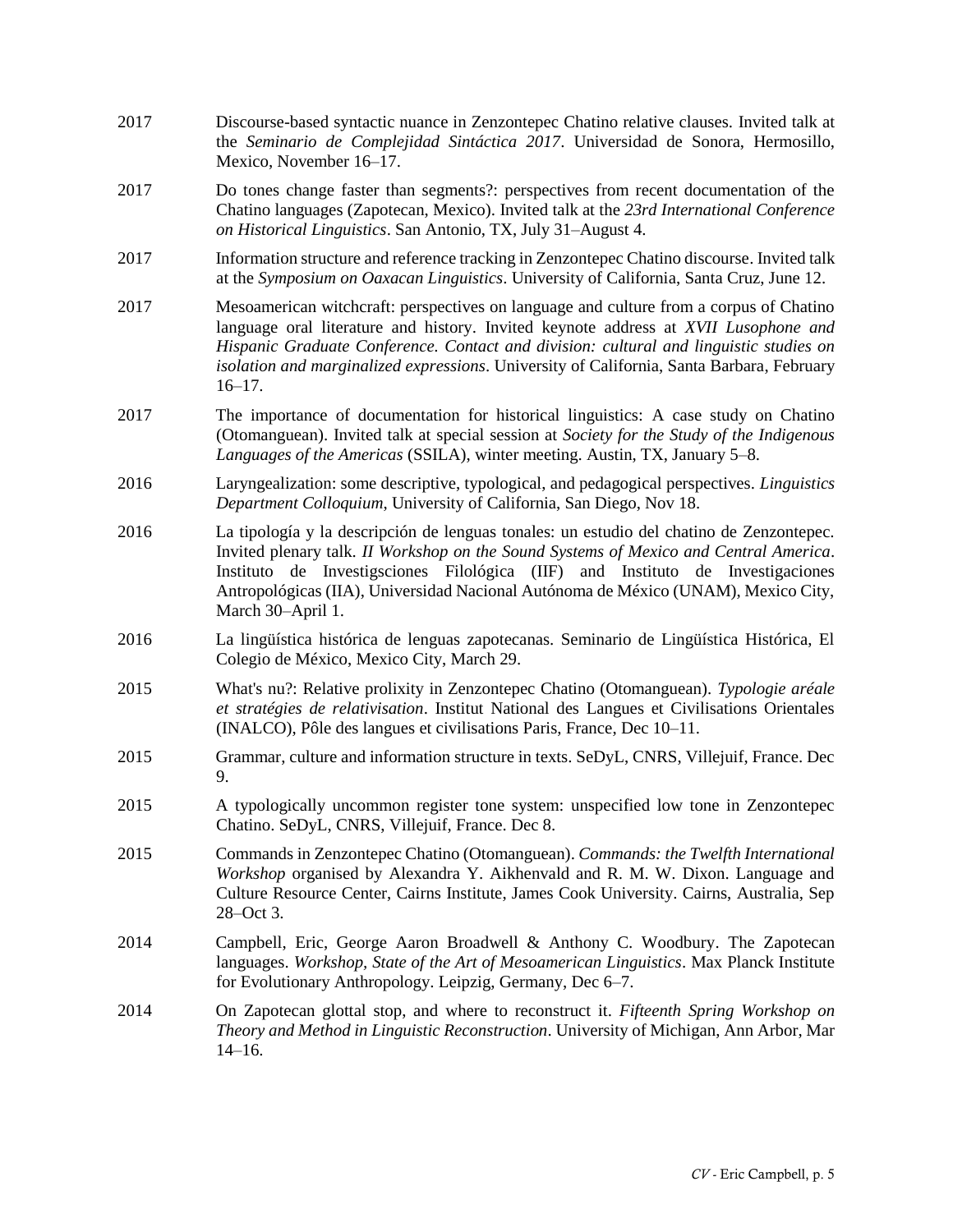- 2014 Building dictionary and texts in community-based language documentation. Invited speaker on *Endangered Languages: Documentation, Conservation, and Revitalization*. First Nations Languages Program, University of British Columbia, Vancouver, Feb 28.
- 2014 Linguistic diversity and language documentation: investigating the "word" in Zenzontepec Chatino. Invited speaker on *Endangered Languages: Documentation, Conservation, and Revitalization*. First Nations Languages Program, University of British Columbia, Vancouver, Feb 27.
- 2014 Tone in Zenzontepec Chatino: fieldwork, analysis, and typology. *Department of Linguistics Colloquium*. University of California, Santa Barbara, Feb 13.
- 2013 Sobre el desarrollo fonológico del proto-chatino. *IV Coloquio de Lingüística Mauricio Swadesh: Debates en torno a la lingüística histórica indomexicana*. Instituto de Investigaciones Antropológicas, UNAM. Mexico City, Oct 16–18.
- 2013 *Special invited lecture series at the Surrey Morphology Group*, University of Surrey, Guildford, England. Tone and tonal morphophonology of Zenzontepec Chatino, April 30. Comparative Chatino inflectional verb classes, May 1. A grammatical sketch of Zenzontepec Chatino (Otomanguean) through basic text analysis, May 2.
- 2011 Valency classes in Zenzontepec Chatino. *Conference on Valency Classes in the World's Languages*. Max Planck Institute for Evolutionary Anthropology. Leipzig, Germany, April 14–17.
- 2009 Verb classes of Zenzontepec Chatino. *Graduate Mini-workshop on Verb Classes from a Cross-linguistic Perspective*. Max Planck Institute for Evolutionary Anthropology. Leipzig, Germany, June 22.

## **Other conference presentations (excluding** [invited talks](#page-3-0) **and those** [appearing in proceedings](#page-2-0)**)**

- 2021 Auderset, Sandra; Anna Bax; Mary Bucholtz; Eric W. Campbell; Alexia Z. Fawcett; Carmen Hernández Martínez; Gabriel Mendoza; Simon L. Peters; Griselda Reyes Basurto; Jeremías Salazar & Albert Ventayol-Boada. Beyond binaries in community-centered research relationships. *7 th International Conference on Language Documentation and Conservation*. University of Hawai'i at Mānoa, March 4‒7.
- 2020 Constituency in Zenzontepec Chatino. *Constituency, Wordhood and the Morphologysyntax Distinction*. Labortoire Dynamique du Langage, Université de Lyon II, France, April 22‒25. (Conference postponed until TBA, due to COVID-19).
- 2019 Eric W. Campbell, Albert Ventayol-Boada, Simon L. Peters, Kevin Schaefer, Christian D. Brendel & Sandra Auderset). Correspondencias tonales regulares e irregulares en lenguas mixtecas de California. Conference on Indigenous Languages of Latin America–IX, University of Texas at Austin, Oct. 10-12.
- 2019 Albert Ventayol-Boada, Carmen Hernández Martínez, John Cano Barrios & Eric W. Campbell. Elaboración de recursos didácticos digitales para el Tù'un na Ñuu Sá Matxíì Ntxè'è: gamificación, documentación y colaboración con la comunidad. Conference on Indigenous Languages of Latin America–IX, University of Texas at Austin, Oct. 10–12.
- 2019 Adam J.R. Tallman, Eric W. Campbell, Hiroto Uchihara, Ambrocio Gutiérrez, Dennis Wylie, Eric Adell, Natalia Bermudez, Gladys Camacho Rios, Javier Carol, Patience Epps, Michael Everdell, Cristian R. Juárez, Willem de Reuse, Kelsey Neely, Andres Salanova, Anthony C. Woodbury, Magdalena Lemus & Denis Bertet. A new typology of constituency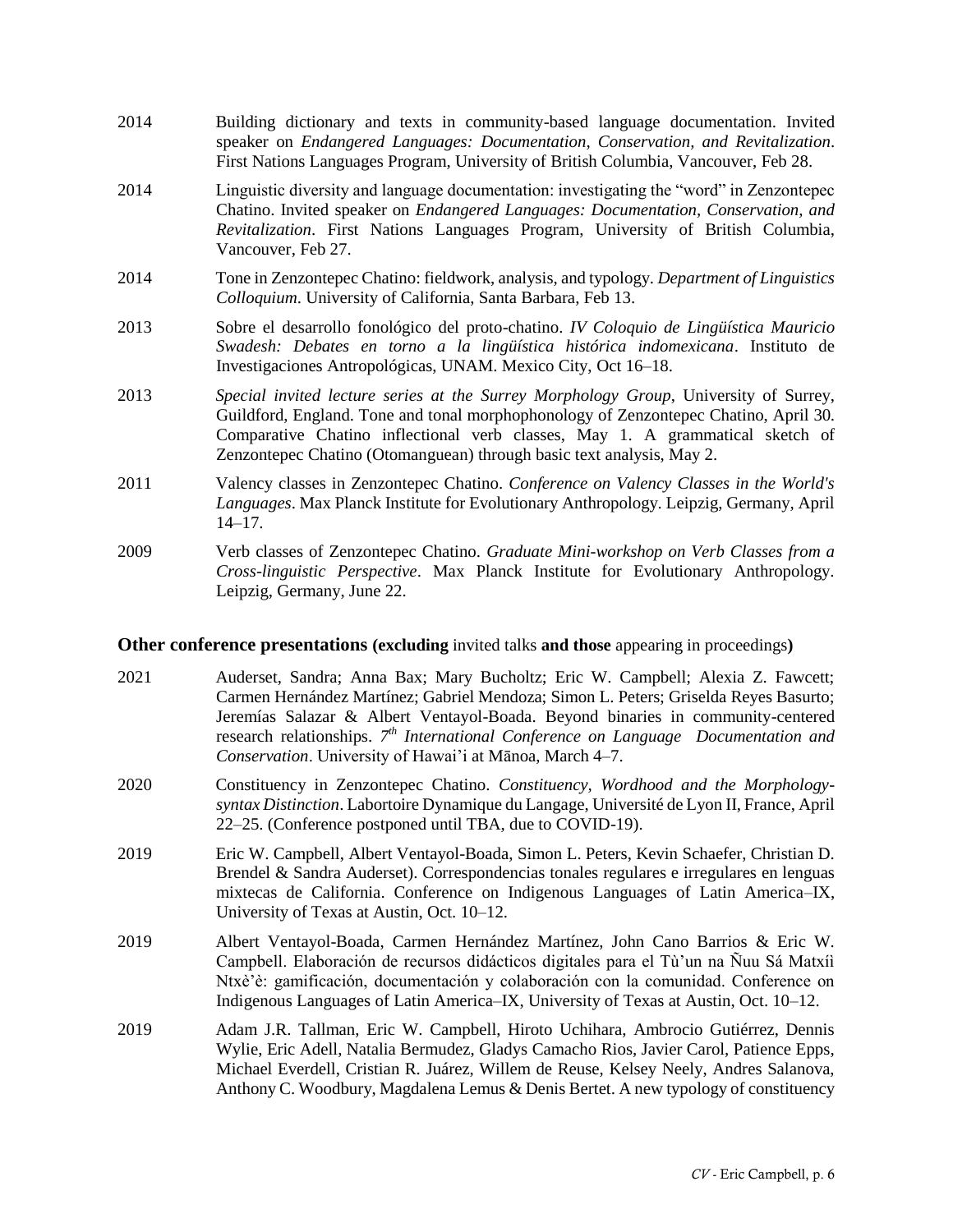and convergence. 13th Conference of the Association for Linguistic Typology, University of Pavia, Italy, Sep. 4‒6.

- 2019 Sandra Auderset; Christian D. Brendel; Eric W. Campbell; Simon L. Peters, Kevin Schäfer & Albert Ventayol-Boada. An empirical reconsideration of tone volatility and segment stability in Mixtec languages. 13th Conference of the Association for Linguistic Typology, University of Pavia, Italy, Sep. 4‒6.
- 2019 Sandra Auderset; Christian D. Brendel; Eric W. Campbell; Simon L. Peters, Kevin Schäfer & Albert Ventayol-Boada. Advancing the diachronic and typological study of tone with comparative lexical databases: a case study of five Mixtec varieties. 52nd Annual Meeting of the Societas Linguistica Europaea, Leipzig University, Germany, Aug. 21‒24.
- 2019 Jesús Olguín Martínez; Bernard Comrie & Eric W. Campbell. ʻAs soon as' clauses: A typological study of immediate temporally subsequent events. 52nd Annual Meeting of the Societas Linguistica Europaea, Leipzig University, Germany, Aug. 21–24.
- 2019 Albert Ventayol-Boada; Carmen Hernández Martínez; John Cano Barrios & Eric W. Campbell. Developing teaching resources for San Martín Duraznos Mixtec through gamification. International Conference on Language Documentation and Conservation. University of Hawai'i at Mānoa, Feb. 28–Mar. 3.
- 2019 Anna Bax; Mary Bucholtz; Eric W. Campbell; Alexia Fawcett; Gabriel Mendoza; Simon Peters & Griselda Reyes Basurto. MILPA: A Community-Centered Linguistic Collaboration Supporting Indigenous Oaxacan Languages in California. International Conference on Language Documentation and Conservation. University of Hawai'i at Mānoa, Feb. 28–Mar. 3.
- 2019 Anna Bax, Mary Bucholtz, Eric W. Campbell, Alexia Fawcett, Gabriel Mendoza, Simon Peters and Griselda Reyes Basurto. Collaborative linguistics in a diasporic Indigenous Oaxacan community in California. *Society for the Study of the Indigenous Languages of the Americas* (SSILA), winter meeting. New York, NY, January 3–6.
- 2018 Jesús Olguín Martínez; Eric W. Campbell & Bernard Comrie. Temporally subsequent events in the world's languages. *Encuentro Internacional de Lingüística en el Noroeste*. University of Sonora, Hermosillo, Mexico. Nov. 14‒16.
- 2018 Jesús Francisco Olguín Martínez; Eric W. Campbell & Bernard Comrie. On the degree of explicitness in the expression of temporal subsequence in the world's languages. *Seminario: Dependencias Simétricas y Asimétricas en Lenguas Tipológicamente Diversas*. Universidad de Sonora, Hermosillo, Mexico, March 23–24.
- 2017 Jesús Olguín Martínez; Bernard Comrie & Eric W. Campbell. Temporal clauses in Uto-Aztecan languages: An intra-genetic functional typological approach. *12th Conference of the Association for Linguistic Typology* (ALT). Canberra, Australia, December 12–14.
- 2017 Jesús Francisco Olguín Martínez; Bernard Comrie & Eric W. Campbell. A typology of temporal clauses in Uto-Aztecan languages from a competing motivations approach. *Seminario de Complejidad Sintáctica 2017*. Universidad de Sonora, Hermosillo, Mexico, November 16–17.
- 2017 Information structure and the syntax of relative clauses in Zenzontepec Chatino. *The 20th Annual Workshop on American Indigenous Languages* (WAIL). UC Santa Barbara, May 12–13.
- 2016 My animal spirit is tougher than his: Place, identity and humor in a Chatino folk tale. *Re-Framing the Folk Tale*. UC Santa Barbara, October 28.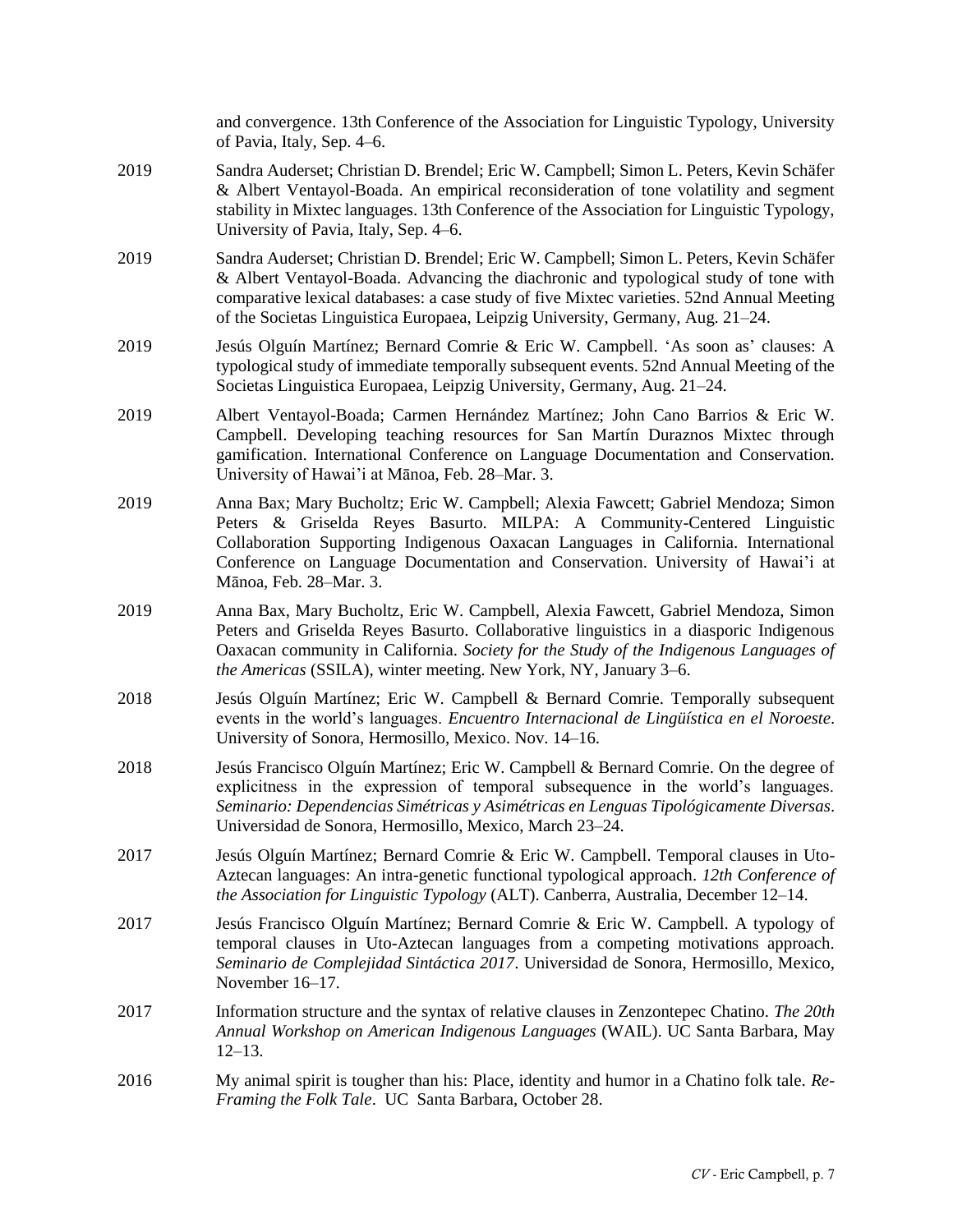| 2016 | Dialogic resonance as a window onto grammar and culture: a case study in Zenzontepec<br>Chatino. Society for the Study of the Indigenous Languages of the Americas (SSILA),<br>winter meeting. Washington, DC, January $7-10$ .                                                                                                  |
|------|----------------------------------------------------------------------------------------------------------------------------------------------------------------------------------------------------------------------------------------------------------------------------------------------------------------------------------|
| 2015 | John W. Du Bois and Eric Campbell. What a difference a conversation makes: dialogic<br>syntax and the structural description of unfamiliar languages. $114th$ Annual Meeting of the<br>American Anthropological Association, special session: Interactional Approaches to<br>Language Documentation. Denver, CO, November 18–22. |
| 2015 | La prodigiosa complejidad formal de los imperativos del chatino de Zenzontepec.<br>Conference on Indigenous Languages of Latin America–VII. Austin, Texas, October 29–<br>31.                                                                                                                                                    |
| 2014 | Probing phonological structure in play language: Speaking backwards in Zenzontepec<br>Chatino. Linguistic Society of America, annual meeting. Minneapolis, Minnesota, January<br>$2 - 5$ .                                                                                                                                       |
| 2013 | El juego de hablar al revés en el chatino de Zenzontepec: pistas fonológicas. Conference<br>on Indigenous Languages of Latin America-VI. Austin, Texas, October 24-26.                                                                                                                                                           |
| 2013 | Towards an account of tonal complexity in Zenzontepec Chatino (Otomanguean) verbal<br>inflection. Society for the Study of the Indigenous Languages of the Americas (SSILA),<br>winter meeting. Boston, MA, January 3–6.                                                                                                         |
| 2012 | Dos causativos chatinos: su semántica y desarrollo diacrónico. COLOV 5 – Coloquio sobre<br>Lenguas Otomangues y Vecinas, Antonio de los Reyes. Oaxaca, Mexico, April 20–22.                                                                                                                                                      |
| 2012 | The internal diversification and subgrouping of Chatino (Otomanguean). Society for the<br>Study of the Indigenous Languages of the Americas (SSILA), winter meeting. Portland,<br>Oregon, January 5–8.                                                                                                                           |
| 2011 | Del proto-zapotecano al proto-chatino. Conference on Indigenous Languages of Latin<br>America-V. Austin, Texas, October 6-8.                                                                                                                                                                                                     |
| 2011 | The development of causative morphology from motion verbs in Chatino. Society for the<br>Study of the Indigenous Languages of the Americas (SSILA), winter meeting. Pittsburgh,<br>Pennsylvania, January 6-9.                                                                                                                    |
| 2010 | Algunas isoglosas chatinas. COLOV $4$ – Coloquio sobre Lenguas Otomangues y Vecinas,<br>Thomas C. Smith Stark. Oaxaca, Mexico, April 16-18.                                                                                                                                                                                      |
| 2010 | Campbell, Eric and Anthony C. Woodbury. The comparative tonology of Chatino: A<br>prolegomenon. Society for the Study of the Indigenous Languages of the Americas (SSILA),<br>winter meeting. Baltimore, Maryland, January 7-10.                                                                                                 |

## **Other talks and presentations**

- 2019 Producción, transcripción y edición de textos (with Justin D. McIntosh & Anthony C. Woodbury). Lecture given at *Talleres Otomangues: Taller de textos*, a workshop for training native speakers of Otomanguean languages in linguistics. Biblioteca de Investigación Juan de Córdova, Oaxaca, Mexico, June 19.
- 2018 Las raíces de las lenguas indígenas de México. Mixteco/Indígena Community Organizing Project (MICOP), Oxnard, CA, Sept. 7.
- 2018 Grammatical tone in Zenzontepec Chatino. Invited lecture at the *LING 220: Morphology*  (Gabriela Caballero). University of California, San Diego, March 13.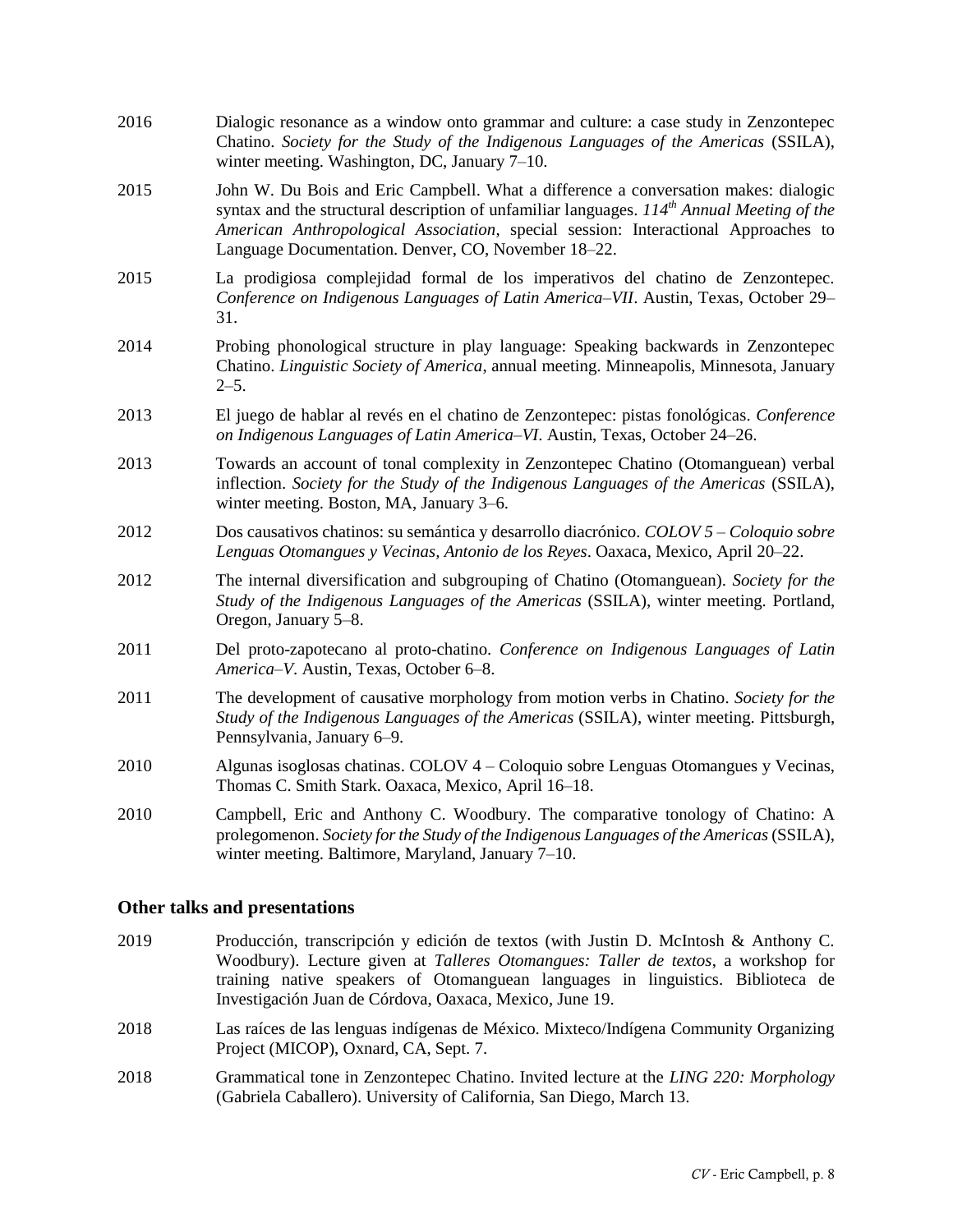- 2018 On grammatical tone in Otomanguean languages. Invited lecture at the *Linguistic Fieldwork Working Group*. University of California, San Diego, March 12.
- 2016 Collaborative language research with Indigenous immigrant communities in central coastal California. California State University, Channel Islands, November 3.
- 2016 Lecture given as instructor at *Taller de Gramáticas Pedagógicas en Lenguas Otomangues*, a workshop for training native speakers of Otomanguean languages in linguistics. Biblioteca de Investigación Juan de Córdova, Oaxaca, Mexico. Temas gramaticales: una investigación a través de un texto, July 2.
- 2015 Lectures given as instructor at *Taller de Gramáticas Pedagógicas en Lenguas Otomangues*, a workshop for training native speakers of Otomanguean languages in linguistics. Biblioteca de Investigación Juan de Córdova, Oaxaca, Mexico. Orden de constituyentes y las clases de palabras: la sintaxis básica (with Anthony C. Woodbury), Aug. 4. Más sobre frases nominales: la posesión, pronombres, demostrativos (with Emiliana Cruz), Aug. 6. Temas semánticas: el aspecto, el tiempo, y campos semánticos, August 9.
- 2015 Invited talk and workshop. Taller de Lenguas Indígenas de México y la documentación de lenguas. Mixteco/Indígena Community Organizing Project (MICOP), Oxnard, CA, July 15
- 2015 Invited talk, University of Texas at Austin, Department of Linguistics. The many ways to make an imperative in Zenzontepec Chatino, *Mini-posium on the Chatino languages of Oaxaca, Mexico*, April 23
- 2014 Lectures given as instructor at *El Tercer Taller de Tonos de Lenguas Otomangues: fonética, fonología y tonología*, a workshop for training native speakers of Otomanguean languages in linguistics. Biblioteca de Investigación Juan de Córdova, Oaxaca, Mexico. Escritura mesoamericana antigua, June 17. Juegos de lenguaje como herramientas en el trabajo lingüístico, June 20. Procesos tonales como herramientas en la investigación del tono, June 21.
- 2014 Exploring morphosyntax and culture in texts. Invited lecture at the *Berkeley Fieldwork Forum*. University of California, Berkeley. Berkeley, CA, April 22
- 2014 Typological perspectives on the tone system of Zenzontepec Chatino. Invited lecture at the *Berkeley Phonetics and Phonology Forum*. University of California, Berkeley. Berkeley, CA, April 21.
- 2013 Lectures given as instructor at *Tono y Morfología: Construyendo el léxico en las lenguas otomangues*, a workshop for training native speakers of Otomanguean languages in linguistics. Centro Académico y Cultural San Pablo, Oaxaca, Mexico. Apuntes introductorios sobre diccionarios, June 15. Procesos morfológicos, June 16. Estrategias para recolectar datos léxicos: la toponimia, June 18. Cómo organizamos nuestra base de datos según la estructura de la lengua, June 19. Más sobre campos semánticos en la recolección de datos léxicos, June 20. Esbozo morfológico del chatino de Zenzontepec: la productividad morfológica, June 22.
- 2011 Subgrouping the Chatino languages. *HistLing discussion group*. University of Michigan, Ann Arbor, April 8.

## **Major external research funding**

2020–2021 National Science Foundation Non-Academic Research Internships for Graduate Students (INTERN) Supplemental Funding Opportunity, Joyhanna Y. Garza. Project PI (Co-PI Mary Bucholtz). \$44,548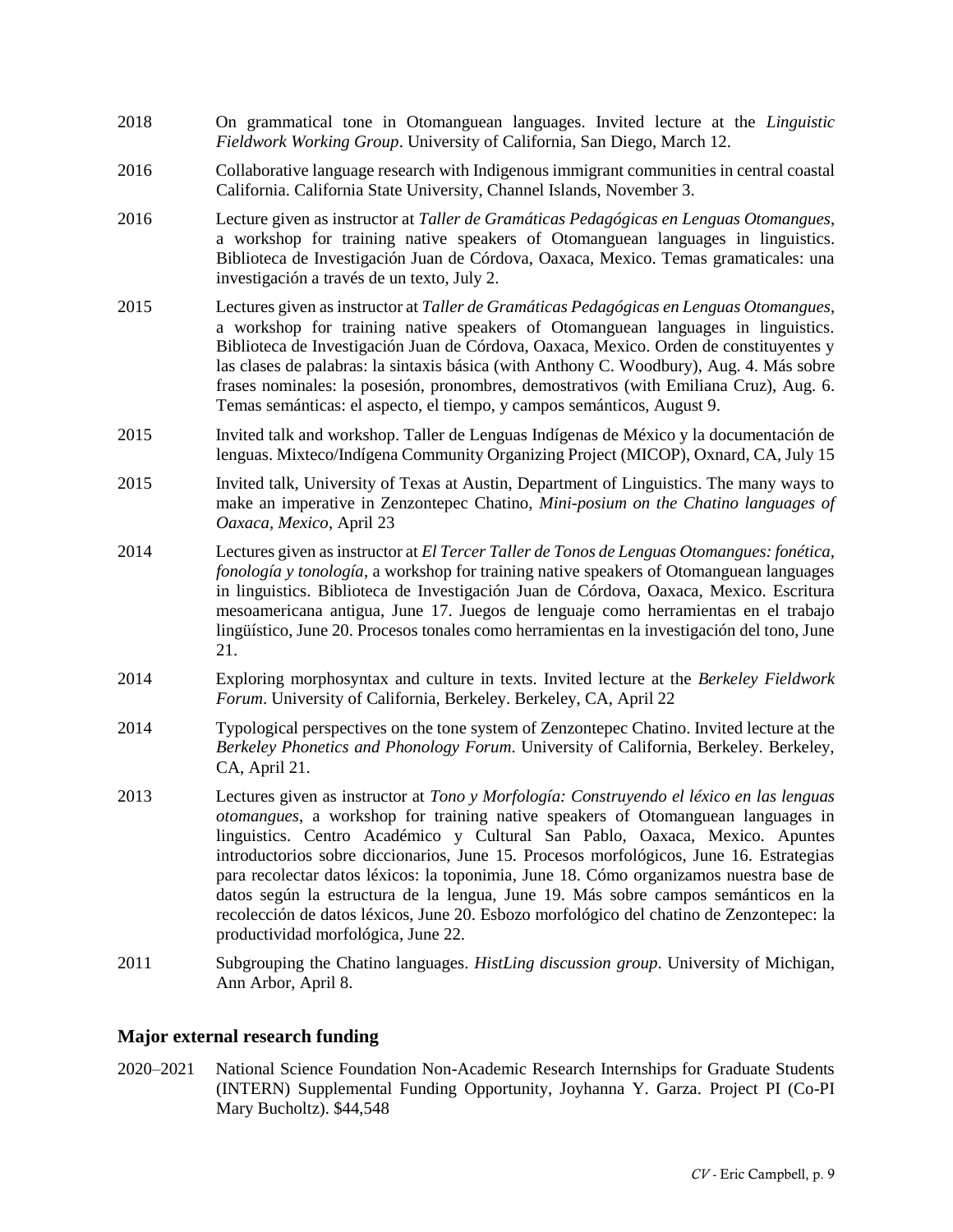- 2020–2021 National Science Foundation Non-Academic Research Internships for Graduate Students (INTERN) Supplemental Funding Opportunity, Albert Ventayol-Boada. Project PI (Co-PI Mary Bucholtz). \$44,548
- 2017–2020 NSF grant, Cultural Anthropology and Linguistics: Maintaining Indigenous Languages within Immigrant Oaxacan Communities in the United States. Project PI (Co-PI Mary Bucholtz). \$299,002
- 2009–2011 Individual Graduate Scholarship. Hans Rausing Endangered Languages Programme, University of London, SOAS. Documentation of Zenzontepec Chatino language and culture. £32,607 ( $\sim$  \$53,941)

### **Other grants, fellowships, and scholarships**

- 2020 UCSB Faculty Career Development Award, for the project Community-based documentation and description of Mexican Indigenous languages. \$7,500
- 2020–2021 Academic Senate Faculty Research Grant, UCSB. Expanding and mobilizing communitycentered diasporic Mixtec language documentation. \$14,276.
- 2019–2020 Academic Senate Faculty Research Grant, UCSB. Towards Web-based trilingual talking dictionaries for two Mixtec languages. \$18,766
- 2018–2019 Academic Senate Faculty Research Grant, UCSB. Community-based documentation of two Mixtec language varieties in Coastal California. \$18,766
- 2015–2016 Academic Senate Faculty Research Grant, UCSB. Analysis of the grammar of an indigenous Chatino language of Mexico. \$13,710
- 2013 Joel Sherzer Scholarship. Center for Indigenous Languages of Latin America (CILLA), University of Texas at Austin. \$700
- 2012–2013 Ralph Nelson Endowed Graduate School Fellowship. University of Texas at Austin.  $$20,000 +$  tuition
- 2010–2011 Graduate Dean's Prestigious Fellowship Supplement. University of Texas at Austin. \$1,000

#### **Awards and honors**

- 2016 Award of Recognition for invaluable support in offering literacy and educational services for Mixteco Bajo to the Mexican community in Ventura County, California. Granted by the Mexican Consulate in Oxnard, CA, August 22 2012 Excellence in Graduate Research Award. The University Co-op and the University of Texas at Austin Graduate School. \$2,000
- 2007 Honorable Mention, National Science Foundation Graduate Research Fellowship

#### **Academic projects and professional experience**

2015–2017 Collaborating linguist. Mesoamerica and the syntax of the relative clause. PIs: Enrique L. Palancar (SeDyL, CNRS) & Roberto Zavala (CIESAS-Sureste, CONACYT). Projet international de coopération scientifique (PICS), CNRS France.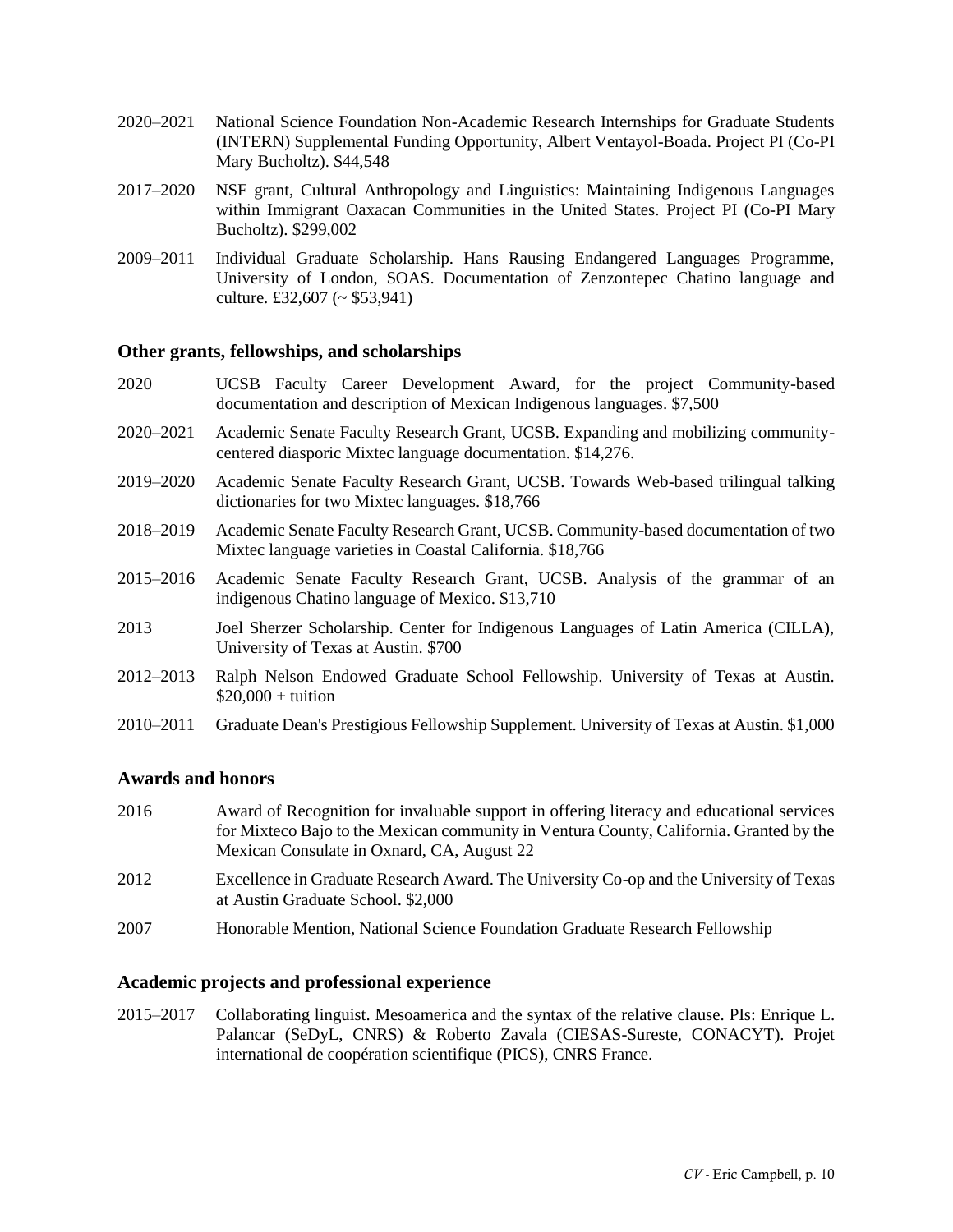| Collaborating linguist. Preserving and Enhancing Access to the Survey of Zapotec and<br>Chatino Languages. National Science Foundation Documenting Endangered Languages<br>Program, Award #1263671, PI: Mark Sicoli, Georgetown University |
|--------------------------------------------------------------------------------------------------------------------------------------------------------------------------------------------------------------------------------------------|
| Contributing linguist. Endangered complexity: inflectional classes in Oto-Manguean<br>languages. Surrey Morphology Group, University of Surrey, Guildford, England                                                                         |
| Researcher and contributor. The Leipzig Valency Classes Project. MPI-EVA, Leipzig,<br>Germany                                                                                                                                              |
| Annotator of Uspantek Mayan texts. Efficient Annotation of Resources by Learning<br>(EARL)                                                                                                                                                 |
| Researcher of Zenzontepec Chatino and comparative Zapotecanist. The Chatino Language<br>Documentation Project (CLDP)                                                                                                                       |
| Researcher and field linguist for Zenzontepec Chatino. Project for the Documentation of<br>the Languages of Mesoamerica (PDLMA)                                                                                                            |
| Proofreader. Semantics and Pragmatics, Open access journal: http://semprag.org/                                                                                                                                                            |
| Proofreader. Sense and Sensitivity: How Focus Determines Meaning, David Beaver and<br>Brady Clark. Blackwell Publishing                                                                                                                    |
| Lexical data compiler and research assistant. Creating electronic databases of the lexicons<br>of Matlatzinca and Tlahuica (Oto-Pamean) from colonial and modern sources, University<br>of Michigan                                        |
|                                                                                                                                                                                                                                            |

## **Teaching**

University of California, Santa Barbara

## Graduate courses

*Graduate Seminar: Tone*, LING 252A,B: Fall 2016‒Winter 2017 *Field Methods*, LING 221A,B,C: 3-quarter course, 2019‒2020, 2017‒2018, 2015‒2016 *Language Documentation*, LING 250: Fall 2014

## Undergraduate courses

*Introduction to Syntax*, LING 109: Winter 2021, Winter 2019, Winter 2017 *Introduction to Historical Comparative Linguistics*, LING 115: Spring 2021 *Endangered Languages*, LING 80: Spring 2015 *Introduction to Phonology*, LING 107: Winter 2015 *Introduction to Phonetics*, LING 106: Fall 2014

## CIESAS-Sureste, Chiapas, Mexico

## Graduate course

*Lingüística de la Variación* (Historical Linguistics MA course), Maestría en Lingüística Indoamericana, Summer 2018, Summer 2020

## SOAS, Univeristy of London

## Grantee training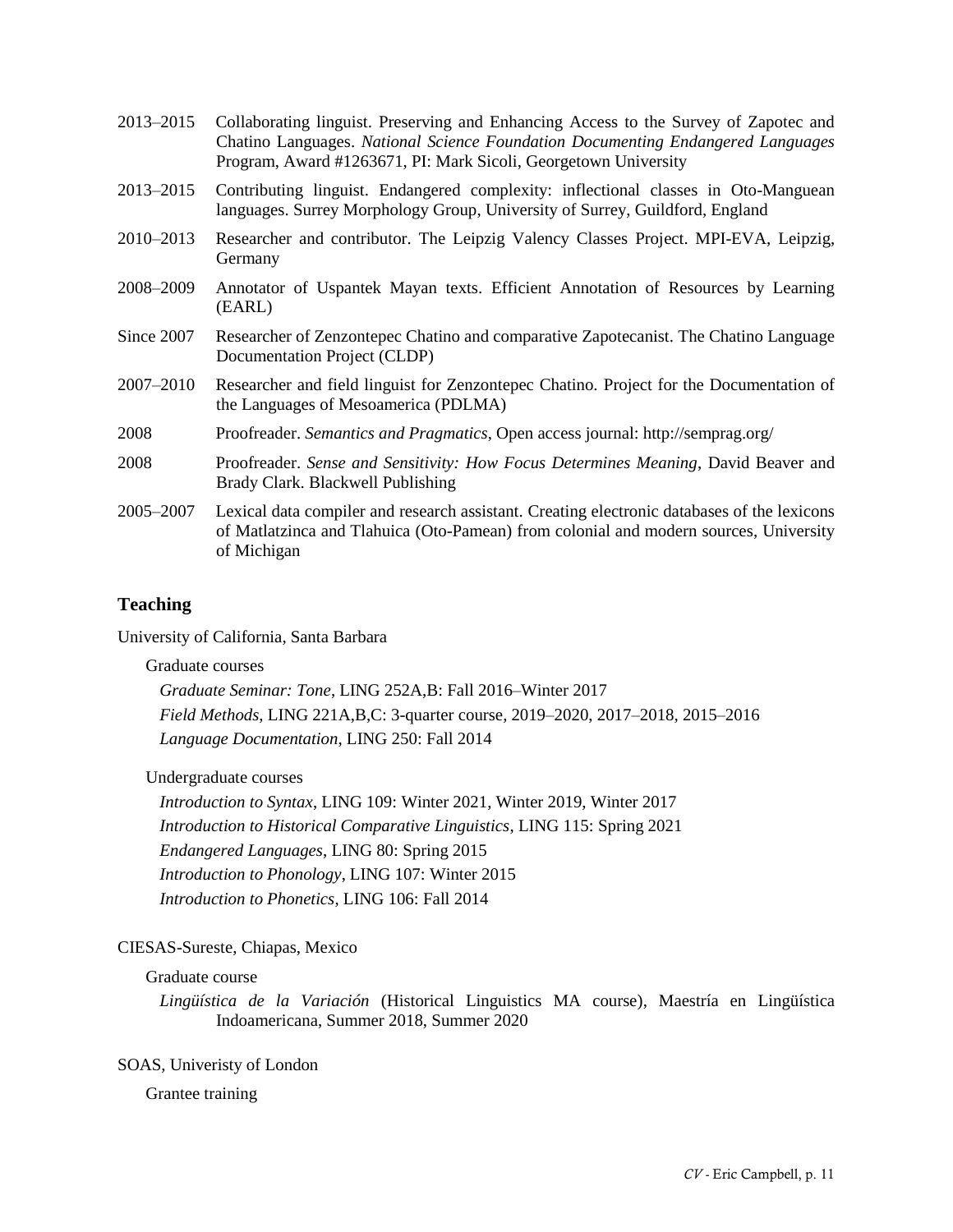*Semantics and lexicography* (with Natalia Cáceres)*, Mobilisation (of language documentation for community use)*, Endangered Language Documentation Program (ELDP), Summer 2019

University of Texas at Austin

#### Undergraduate courses

*Language Change and Language Variation*, LIN 345: Summers 2013, 2012, 2011 *Introduction to the Study of Language*, LIN 306: Spring 2012, Fall 2011, Spring 2009 (2 sections) *Languages around the World*, LIN 312: Fall 2009 (2 sections)

Teaching assistantships

*Sound Patterns: From Sound to Word*, LIN 372K: Spring 2014 (Instructor: Scott Myers) *Introduction to the Study of Language*, LIN 306: Fall 2013, 2008 (Instructor: Anthony Woodbury)

Biblioteca de Investigación Juan de Córdova; Oaxaca, Mexico

Taller de Lenguas Otomangues: Taller de Textos, 2019

Co-instructor of *Mè'phàà*, Amuzgo, Otomí and Mazahua languages group (with Anthony C. Woodbury and Justin D. McIntosh)

Taller de Gramáticas Pedagógicas de Lenguas Otomangues, 2017, 2016, 2015 Instructor of *Mè'phàà* language group

Tercer Taller de Tonos: Fonética, Fonología y Tonología, 2014 Co-instructor of *Chatino* language group (with Emiliana Cruz)

Taller de Tonos y Morfología: Construyendo el Léxico en las Lenguas Otomangues, 2013 Co-instructor of *Otomí* and *Mazahua* language group (with Alice Harris)

### **Graduate student dissertation, thesis, and publishable paper committees (completed only)**

| 2020 | Albert Ventayol-Boada. Publishable paper (chair), From classifiers to subordination:<br>Nominal origins of relativizers and subordinators in Tù'un na Ñuu Sá Mátxíí Ntxè'è<br>(Mixtec), UCSB Linguistics |
|------|----------------------------------------------------------------------------------------------------------------------------------------------------------------------------------------------------------|
| 2020 | Adrienne Tsikewa. Publishable paper (chair), Decolonize field linguistic training, UCSB<br>Linguistics                                                                                                   |
| 2020 | Brendon E. Yoder. Ph.D. dissertation (member), A grammar of Abawiri, a Lakes Plain<br>language of Papua, Indonesia, UCSB Linguistics                                                                     |
| 2020 | Anna Bax. Ph.D. dissertation (member), Language shift, language maintenance, and<br>language ideology among youth in the California Mixtec diaspora. UCSB Linguistics                                    |
| 2020 | Simon L. Peters. Publishable paper (chair), Verbal inflection of aspect-mood in Tu'un<br>Ntá'vi, the Mixtec of Kàvă Ntsiáá (Piedra Azul, San Martín Peras, Oaxaca), UCSB<br>Linguistics                  |
| 2020 | Christian D. Brendel. Publishable paper (chair), Translation-induced interrogative<br>relativizers in Icelandic, UCSB Linguistics                                                                        |
| 2020 | Alexia Z. Fawcett. Publishable paper (member), Wao Terero, UCSB Linguistics                                                                                                                              |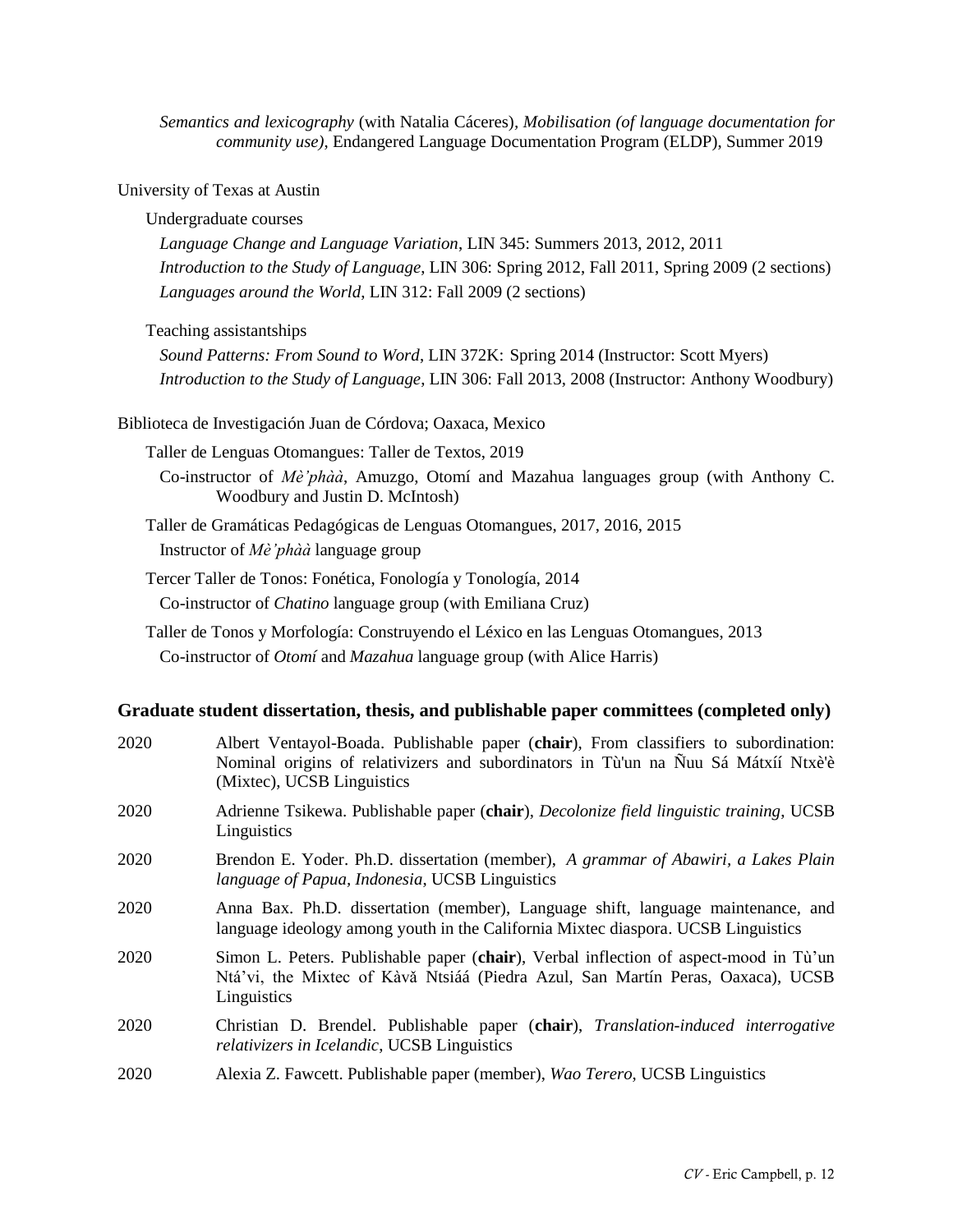2019 Iván de Jesús García. M.A. thesis (member), *Fonología del amuzgo de Cochoapa, Guerrero*, CIESAS, Mexico City 2019 Adriana D'adamo Gullén. Ph.D. dissertation (member), *Who owns the language? Lunfardo: linguistic boundaries and attitudes among Porteño youth*, UCSB Department of Spanish and Portuguese 2019 Yi-Yang Cheng. Publishable paper (member), At a crossroads between discourse and syntax: the polyfunctionality and evolution of ru' in Matu'uwal, UCSB Linguistics 2019 Jesús Olguín Martiínez. Publishable paper (member), *Attributive temporal clauses in crosslinguistic perspective*, UCSB Linguistics 2019 Sandra Auderset. Publishable paper (member), *Interrogatives as relativization markers in Indo-European*, UCSB Linguistics 2019 Kayla Palakurthy. Ph.D. dissertation (member), *Many ways to sound Diné: linguistic variation in Navajo*, UCSB Linguistics 2019 Stefan DuBois. Ph.D. dissertation (member), Are L2 speakers allowed to use colloquialisms? L1 attitudes toward Spanish L2 speakers' use of informal lexical items, UCSB Department of Spanish and Portuguese 2018 Simon L. Peters. M.A. thesis (**chair**), The inventory and distribution of tone in Tù'un Ndá'vi, the Mixtec of Piedra Azul (San Martín Peras), Oaxaca, UCSB Linguistics 2018 Alexia Zandra Fawcett. M.A. thesis (member), *Ideophone integration and expressiveness in Wao Terero*, UCSB Linguistics 2018 Christian D. Brendel. M.A. thesis (**chair**), *Cohort effects and asymmetrical word-level sound change*, UCSB Linguistics 2018 Morgan Sleeper. Ph.D. dissertation (member), Musicolinguistics: New methodologies for integrating musical and linguistic data, UCSB Linguistics 2018 Megan Lukaniec. Ph.D. dissertation (member), *The elaboration of verbal structure: Wendat (Huron) verb morphology*, UCSB Linguistics 2018 Nathaniel Sims. Publishable paper (**chair**), *Reconsidering the diachrony of tone in Qiang*, UCSB Linguistics 2018 Caroline Crouch. Publishable paper (member), *The phonology of the Ninde language*, UCSB Linguistics 2017 Ivan Oropeza Bruno. M.A. thesis (**co-chair**, with Mario Chávez-Peón), *Morfofonología aspectual y modal del Mè'phàà de Malinaltepec*, CIESAS, Mexico City 2017 Julia Fine. M.A. thesis (member), "They just had such a sweet way of speaking": Affective stance, identity, and prosodic style in Kodiak Alutiiq, UCSB Linguistics 2017 Andrea Calabozo. M.A. papers (member), (i) The influence of bilingualism in Basque subordinate constructions, (ii) Culture in the Spanish as a second language courses at UCSB: Do we make an impact?, UCSB Department of Spanish and Portuguese 2017 James Musselman. M.A. papers (member), (i) Brief description of the typology and phonetics of the Mazahua language, (ii) Mexican federal education policy towards Indigenous languages, UCSB Department of Spanish and Portuguese 2016 Daniel W. Hieber. Publishable paper (member), *Semantic alignment in Chitimacha*, UCSB **Linguistics**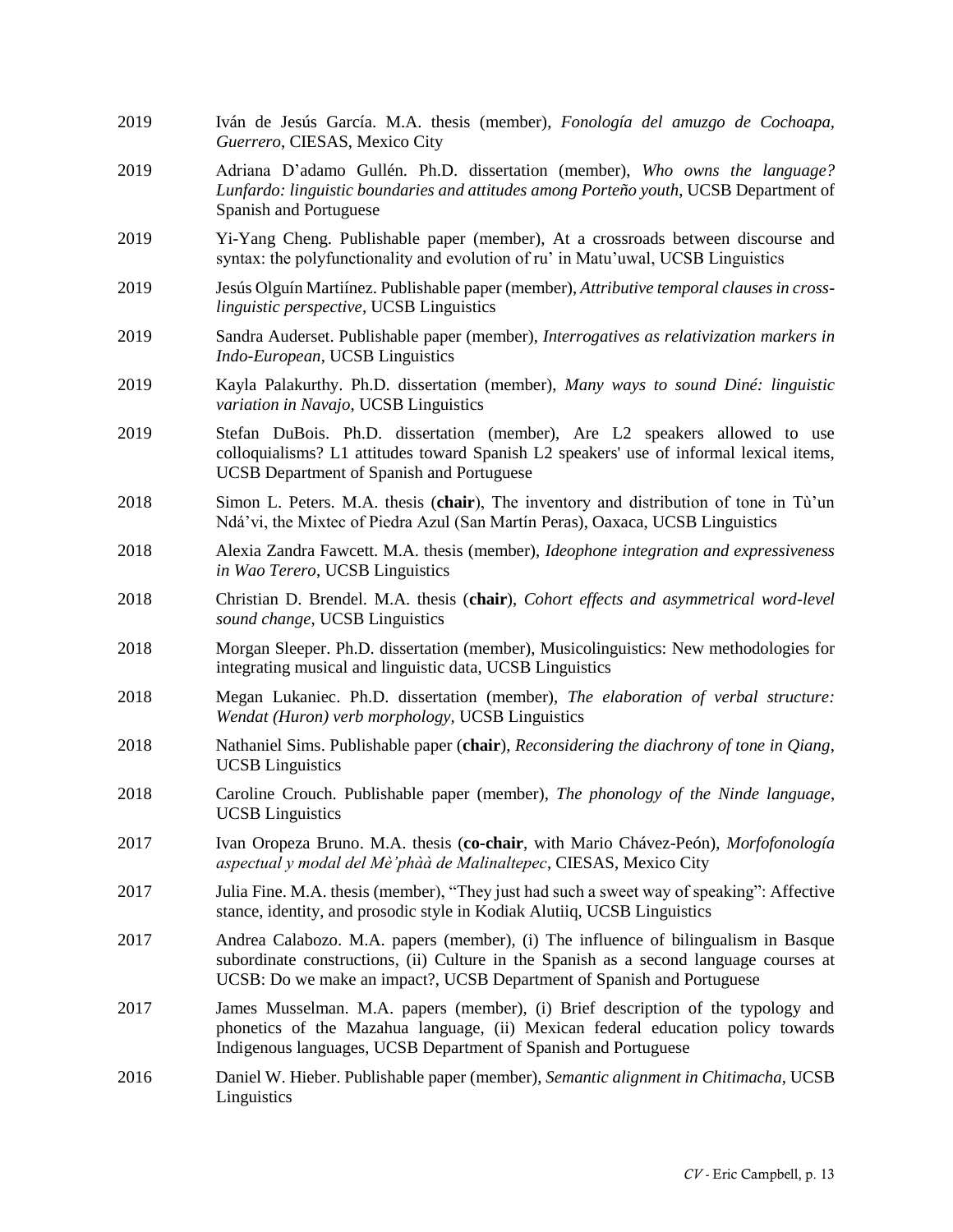| 2016 | Kevin Schäfer. M.A. thesis (member), Machine learning in language reconstruction: $A^*$<br>models of sound change, UCSB Linguistics                                                                                                                                          |
|------|------------------------------------------------------------------------------------------------------------------------------------------------------------------------------------------------------------------------------------------------------------------------------|
| 2016 | Stefan Dubois. M.A. papers (member), (i) The deceptively simple problem of contronymy,<br>(ii) Identification and stereotypes of foreign-accented English, UCSB Department of<br>Spanish and Portuguese                                                                      |
| 2016 | Mikel Rodríguez Villar. M.A. papers (member), (i) Gestures as a New Dimension in the<br>Understanding of Guipuzkoan-Basque Focus, (ii) Culturally- and Phonetically-based<br>Personality Judgments of foreign-accented English, UCSB Department of Spanish and<br>Portuguese |
| 2016 | Megan Lukaniec. Publishable paper (member), Synchronic clues to diachronic processes:<br>demonstrative grammaticalization in Lake Iroquoian, UCSB Linguistics                                                                                                                |
| 2016 | Patrick Hall. Publishable paper (chair), Bridging Language Documentation and the Web:<br>Towards Digital Linguistics, UCSB Linguistics                                                                                                                                       |
| 2016 | Brendon Yoder. Publishable paper (chair), The Abawiri tone system in typological<br><i>perspective</i> , UCSB Linguistics                                                                                                                                                    |
| 2016 | Caroline Crouch. M.A. thesis (member), The acoustic correlates of secondary articulation<br><i>in Abkhaz.</i> Department of Linguistics, UCSB Linguistics                                                                                                                    |
| 2015 | Kayla Eisman. M.A. thesis (member), Marking the Unexpected: Evidence from Navajo to<br>Support a Metadiscourse Domain. Department of Linguistics, UCSB Linguistics                                                                                                           |

## **Undergraduate honors theses supervised**

| 2020 | Gabriel Mendoza. Grammatical sketch of Piedra Azul Mixtec, San Martín Peras, UCSB<br>Linguistics                                                                           |
|------|----------------------------------------------------------------------------------------------------------------------------------------------------------------------------|
| 2019 | Fátima Andrade Martínez. Marginalized students within California's public-school system:<br>experiences of Mexican Indígena youth, UCSB Latin American and Iberian Studies |
| 2017 | Maja Aguinaldo. Aspect and mood inflection in Tu'un Sàví, Mixtec of Tlahuapa, Guerrero,<br><b>UCSB</b> Linguistics                                                         |
| 2016 | Zoe Pressly. A house of sounds: an application of archived linguistic data, UCSB<br>Linguistics                                                                            |

## **Editorial board memberships**

Anales de Antropología

## **Reviewing**

*Anthropological Linguistics*, article peer-reviewer, 2019, 2016 *British Archaeology Reports*, article peer-reviewer, 2016 *Cuadernos de lingüística*, article peer-reviewer, 2016 *Diachronica*, article peer-reviewer, 2019 *Dictionaria*, dictionary reviewer, 2019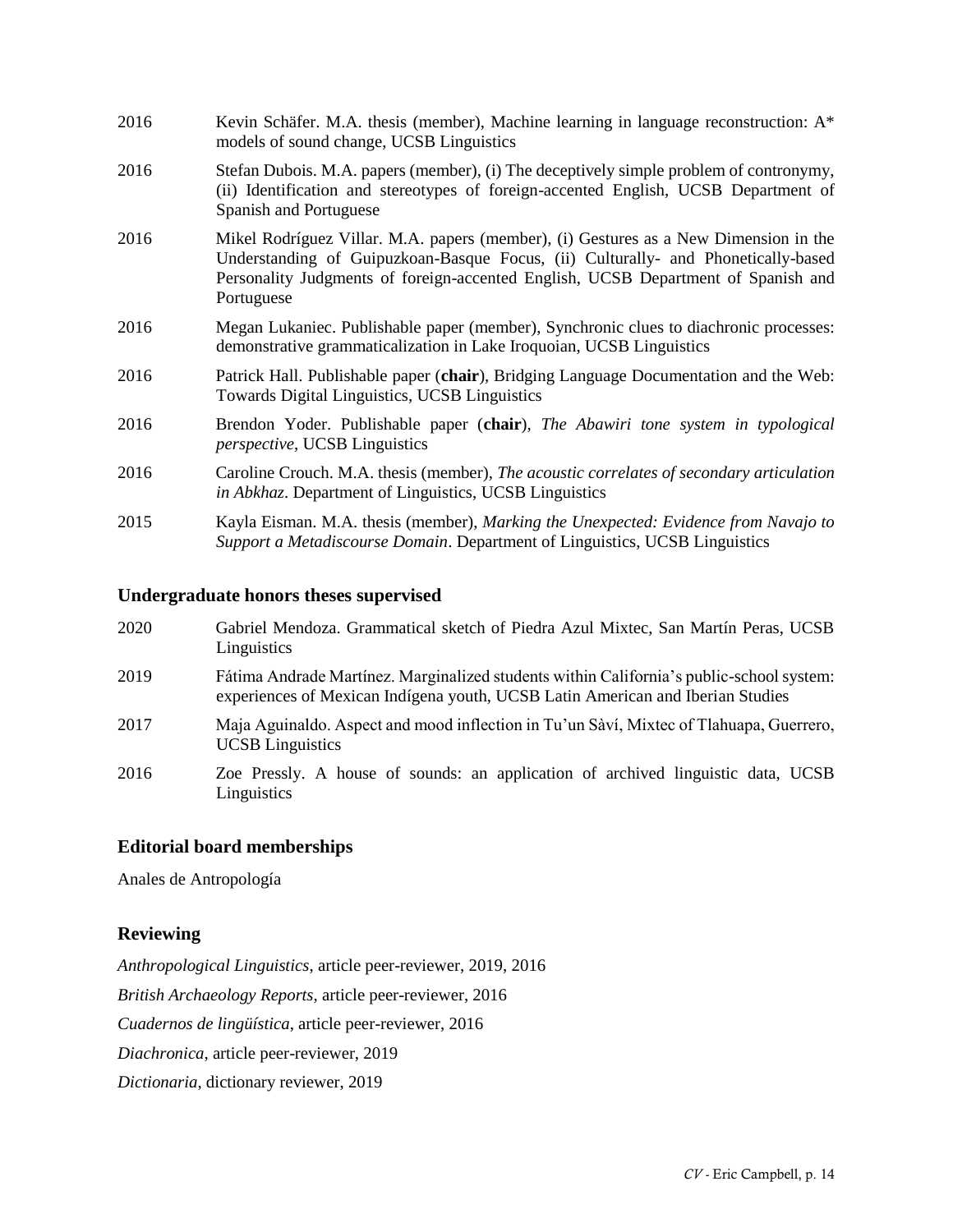|                                                   | <i>Documenting Endangered Languages Program, National Science Foundation (NSF DEL), grant proposal</i> |
|---------------------------------------------------|--------------------------------------------------------------------------------------------------------|
| reviewer, 2019, 2018, 2017 (x2), 2016, 2010, 2009 |                                                                                                        |

- *Endangered Languages Documentation Programme (ELDP), The Hans Rausing Endangered Languages Project, SOAS, University of London, grant proposal reviewer, 2019, 2018, 2017, 2015, 2013*
- *European Research Council, grant proposal reviewer, 2019*
- *Instituto de Investigaciones Filológicas de la UNAM and the Centro Académico y Cultural San Pablo, article peer-reviewer, 2013*
- *International Journal of American Linguistics (IJAL), article peer-reviewer, 2020, 2015, 2014 (x2)*
- *Israeli Science Foundation, grant proposal reviewer, 2019*
- *Journal of Linguistic Anthropology, 2017*
- *Journal of the International Phonetic Association (JIPA), article peer-reviewer, 2018*
- *Language Science Press, book chapter reviewer, 2020*
- *Linguistic Discovery, article peer-reviewer, 2019, 2018*
- *Marsden Fund, Royal Society of New Zealand, grant proposal reviewer, 2018*
- *Morphology, article peer-reviewer, 2020*
- *Phonological Analysis (Language), article peer-reviewer, 2016*
- *Phonological Data and Analysis (Language), article peer-reviewer, 2020, 2019*
- *Tlalocan: Revista de fuentes para el conocimiento de las culturas indígenas de México (Journal of sources for the understanding of the indigenous cultures of Mexico), article peer-reviewer, 2013*
- *Universidad Nacional Autónoma de México, book chapter reviewer, 2018 (x2)*
- *Universidad de Sonora Press, book chapter reviewer, 2020*
- *Word Structure, article peer-reviewer, 2016*

#### **Membership in professional organizations and societies**

| 2015–2016 | Member, Society for Linguistic Anthropology                                                        |
|-----------|----------------------------------------------------------------------------------------------------|
| 2015–2016 | Member, American Anthropological Association                                                       |
| $2013-$   | Member, Association for Linguistic Typology                                                        |
| 2011      | Co-organizer, Conference on Indigenous Languages of Latin America V. Austin, Texas,<br>October 6-8 |
| $2010 -$  | Member, The Society for the Study of the Indigenous Languages of the Americas                      |
| $2007 -$  | Member, Linguistic Society of America                                                              |

#### **Institutional service**

| $2020 -$  | Inclusive Curriculum Initiative, UCSB Department of Linguistics |
|-----------|-----------------------------------------------------------------|
| 2020      | Lecturer search committee, UCSB Department of Linguistics       |
| 2019–2020 | Graduate Admissions committee, UCSB Department of Linguistics   |